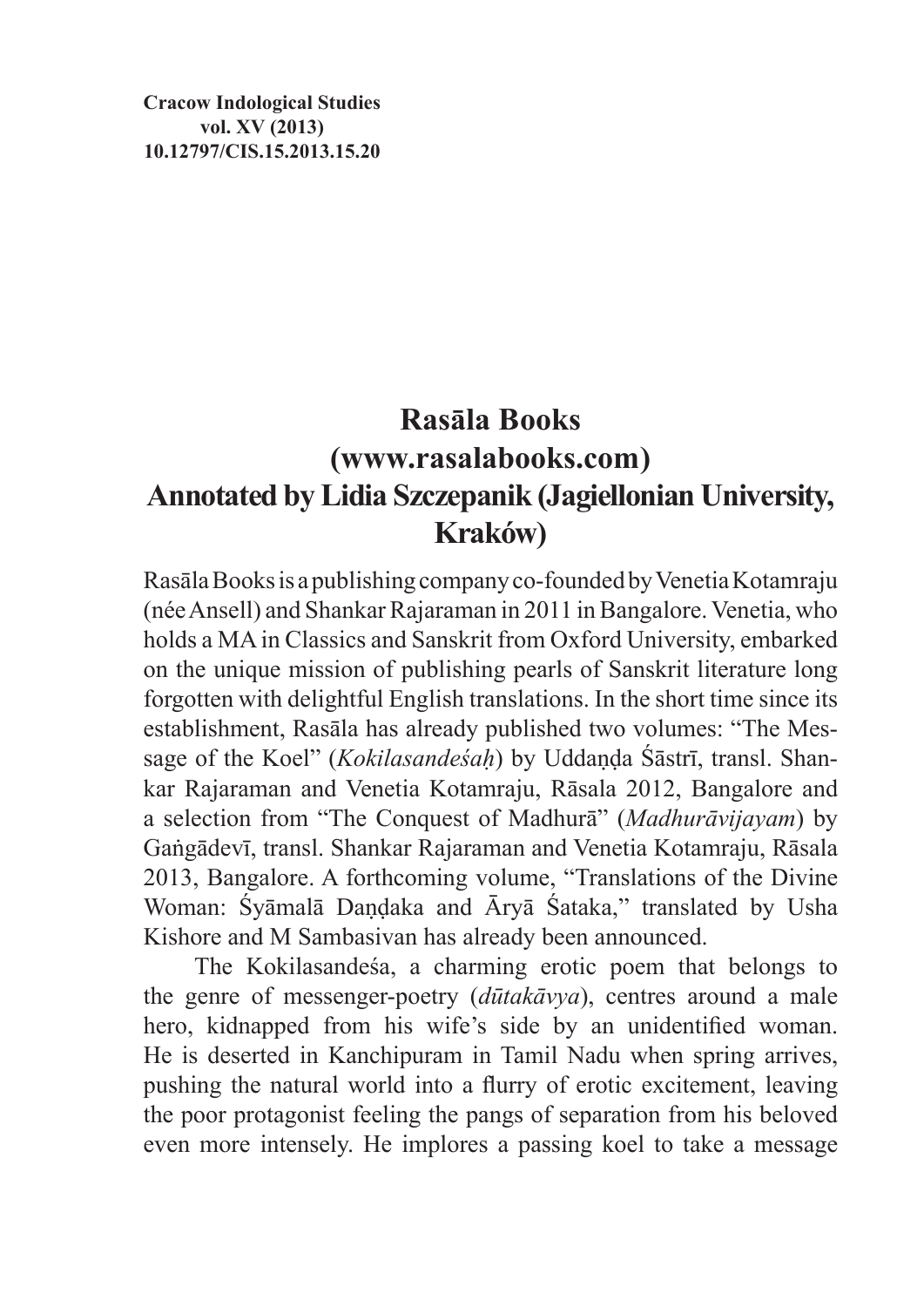to his abandoned wife in order to alleviate somewhat the pain that both he and the woman are feeling.

In the Rasāla edition of the poem, the whole Sanskrit text is given in *devānagarī* along with the English translation of all 162 verses. A glossary of the Sanskrit terms the translators decided to keep is given at the end as well as a map of the koel's journey through Kerala and Tamil Nadu. The translation is engaging and expresses the erotic and playful nature of the poem as well as the tension felt by the separated lovers.

The *Madhurāvijaya*, a *mahakāvya* poem from around the 14th century C.E. is unique for many reasons, the most important being that the author, Gaṅgadevī, was a woman and a princess of the Vijayanagara Empire. It tells the story of the author's husband, prince Kampa, and his campaign against Persian aggressors, which culminates in an epic battle for Madurai (*Madhurā*).

The translators decided to include 200 of the 500-odd verses of the manuscript in their edition of "The Conquest of Madhurā." They also chose to renumber some of the verses but give a list of corresponding verse numbers to those found in the manuscript. The selection of verses spans over all nine cantos of the original work, which allows the reader to savour the complexity of the poem. A glossary is also given at the end of the volume.

In both books wewill not only find a short introduction tothe respective texts but also a lengthy foreword entitled "The Wonderful World of Kāvya." It is particularly useful to those only beginning their adventure with Sanskrit literature and its choice of conventions, because it briefly characterizes some of the main elements found in the fantastic world of *kāvya*, such as the significance of certain animals, the seasons or, for example, the gods.

Rasāla has clearly embraced technology and expects its readers to do so as well, as a lot of extra data on the texts that we would expect to find in the published book, such as detailed information on the manuscripts used as well as the textual notes, can only be found and downloaded from their website, www.rasalabooks.com. It would seem that